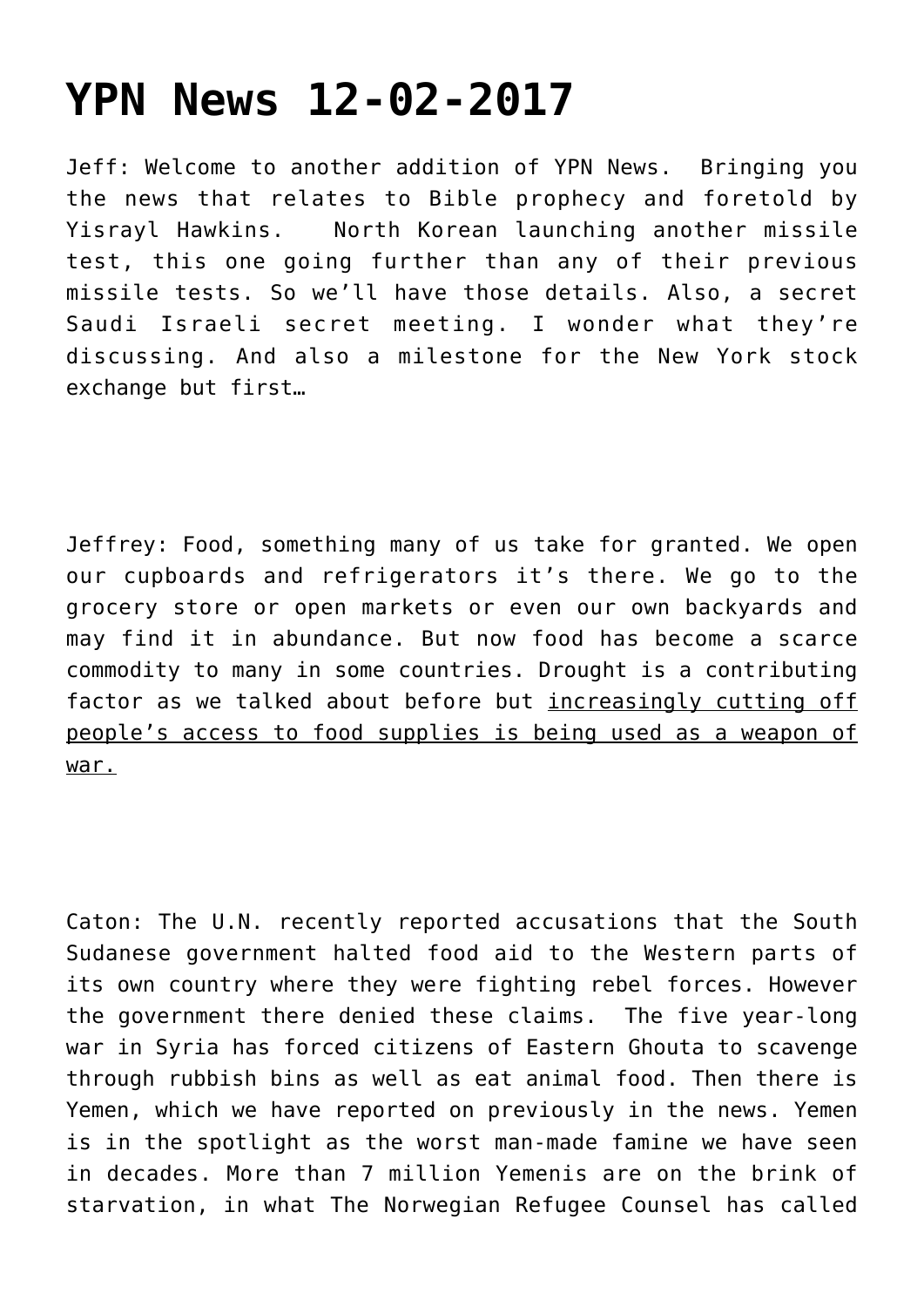"illegal collective punishment."

Jeffrey: In an interview with Al-Jazeera News, Executive Director of The World Peace Foundation and Author of *Mass Starvation the History and Future of Famine*, Mr. Alex de Waal called Yemen the "Famine Crime of our generation." He said there has been no international response to the plight of the Yeminis people up to this point. And what is taking place is quote, "…the destruction of an entire country through gradual degradation of its economic infrastructure, its social welfare infrastructure, the depravation of food." But Caton, isn't there a 'red line' that countries have when it comes to war tactics like this starvation?

Caton: Sure. Many countries have those 'red lines' and they have their doctrine in place to basically protect humanity. For instance the use of chemical weapons in other countries. That opens up an outcry for investigations of war crimes. However when it comes to famine de Waal says "…it has not been seen as a 'red line'. So nothing there governing that. This he says is due largely to the fact that world powers like the United Kingdom, and the United States, have a history of using the same strategies of blockade and starvation in their military tactics. So they are not willing to call it a war crime, but we can see it clearly is a crime against humanity.

Jeffrey: De Waal believes that, famine should be outlawed considering it quote, "completely toxic and unacceptable." He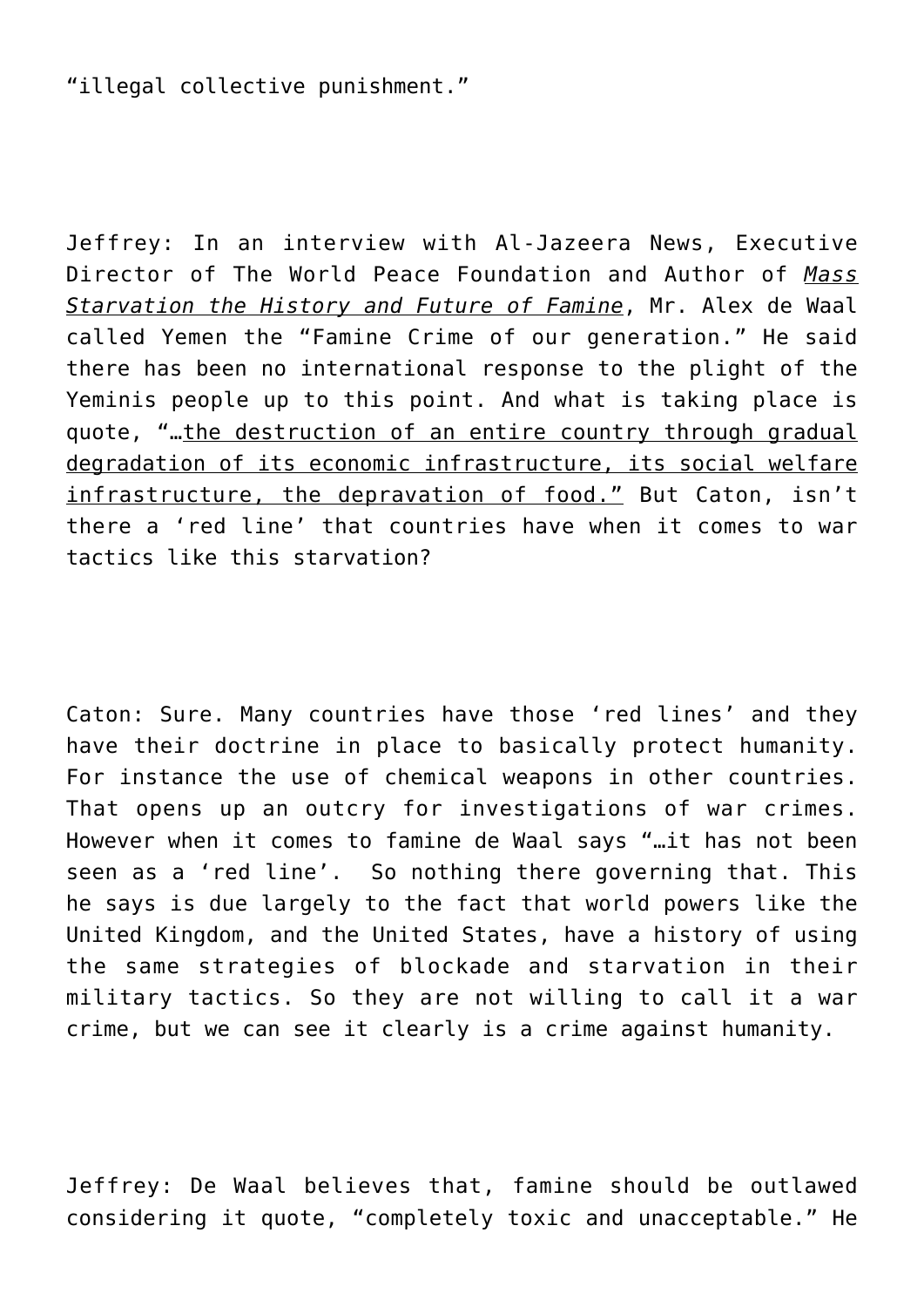explained, "Unless major efforts are made, not only to bring in immediate humanitarian assistance to open the airports to revive and rebuild the health care infrastructure, but also to rebuild the basic economy, this is going to be a disaster that will last a generation."

Caton: So Yemen is officially in a state of famine due to the Saudi-led coalition blockade, but that doesn't really mean anything to the international powers that be. While humanitarian agencies generate publicity there are no legal mechanisms in place to help and no governments are obligated to act to prevent such a famine from taking place. So in other words Jeff, no one is doing anything to stop it.

Jeffrey: And really Caton, we could talk about the famine all day long, but until you actually look at the pictures and the videos coming out from places like Yemen and see how the famine and starvation has truly affected those, you just don't feel that sense of crisis there. Older children of 12 and 15 have been reduced to babies not having the strength to even cry. Their skin clings to their bones and their eyes bulge from their sockets. The trauma of severe malnutrition is something unconceivable to many of us. But imagine for a moment if it was someone you knew.

Caton: Not only has the blockade cut off food to the Yemenis, but also much needed aid to hospitals including medicine for fevers, painkillers, even oxygen. If that wasn't enough the water supplies have become contaminated in many areas which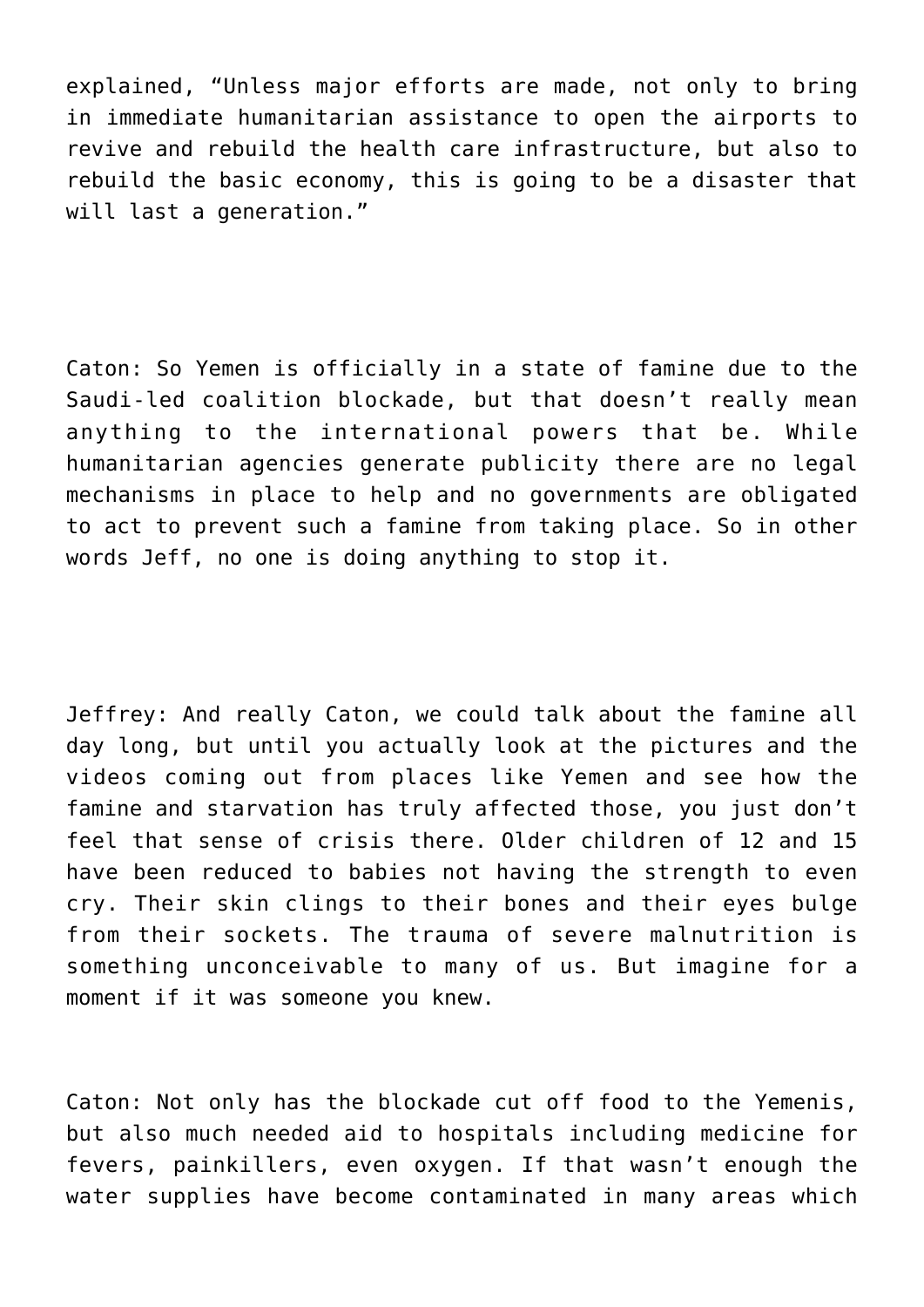has created a cholera epidemic. The  $19<sup>th</sup>$  Century disease is spreading so fast that there are over 5,000 cases of cholera reported daily. Saddest of all over 40% of those are children.

Jeffrey: And now they're saying that there is no place in the country not affected with the cholera disease.

Caton: Wow that's horrible.

Jeffrey: Many are dying from the disease in a besieged country that has known only sorrow and suffering for the last three years. One man who lost his 4 year old son to the sickness told NBC news very simply, "My son died of cholera because the water is contaminated we do not have a solution for this well. We need a solution to stop this illness that has killed our children."

Caton: While we see there isn't any one political entity taking charge to help the situation in the Yemini town of Hudaida mass protests are underway. Demonstrators have taken to marching through the streets accusing Riyadh and its coalition of genocide.

Jeffrey: While it seemed the fighting between the Saudis and the Houthis rebels had quieted down for a while just a few weeks ago Houthi militias fired a missile towards Riyadh provoking the country to strengthen its blockade on Yemen cutting off all air see and land routes completely. However due to the outcry from the U.N. and humanitarian aid groups the blockade was partially lifted. Now this has not been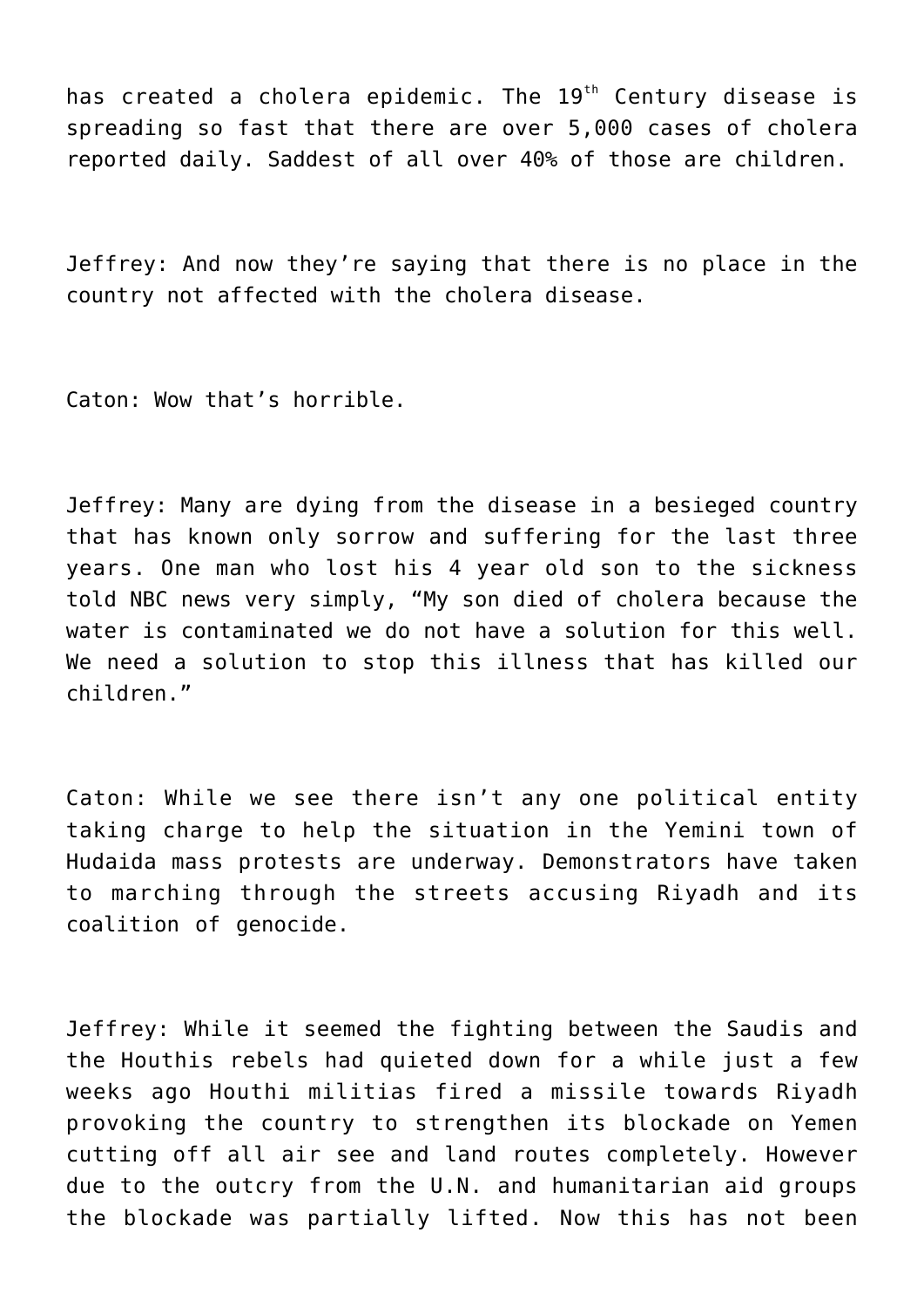satisfactory for these organizations who are pushing Saudi Arabia and its allies to end the blockade all together. And they're saying, 'Yes, opening it up is helping, but really we need all channels, all ports open to get these people what they need.'

Caton: So what was meant to be a straight forward appeals judgement quickly turned to confusion. Seconds after the judges upheld Bosnian Croat military leader Slobadan Praiyak's 20 year sentence, the military leader stood up and said, "Judges, Slobodan Praijak is not a war criminal! I reject your verdict with scorn". As one judge cried out, "Stop please, please don't!" The military leader can be seen downing a shot of poison. The court proceedings were halted as emergency workers were called in. However his death was announced on Croatian television.

Jeffrey: Well despite efforts to block North Korean strides towards developing more advanced weaponry the nation still continues to push forward, and new missile tests this week have caused a new round of condemnation by the US and other nations. YPN's Larry McGee has our report…Larry.

Larry: Purported images of North Korea's latest long-range missile test are making their rounds and causing an uproar. The photos show leader Kim Jong-un personally supervising the test launch, of a missile that is reportedly capable of striking the US. Following the exhibition, South Korea, Japan and the US called for an emergency meeting of the UN Security Council; where US Ambassador, Nikki Haley stated that: "If war does come, it will be because of continued acts of aggression like what we witnessed yesterday. And if war comes," she continued, "make no mistake, the North Korean regime will be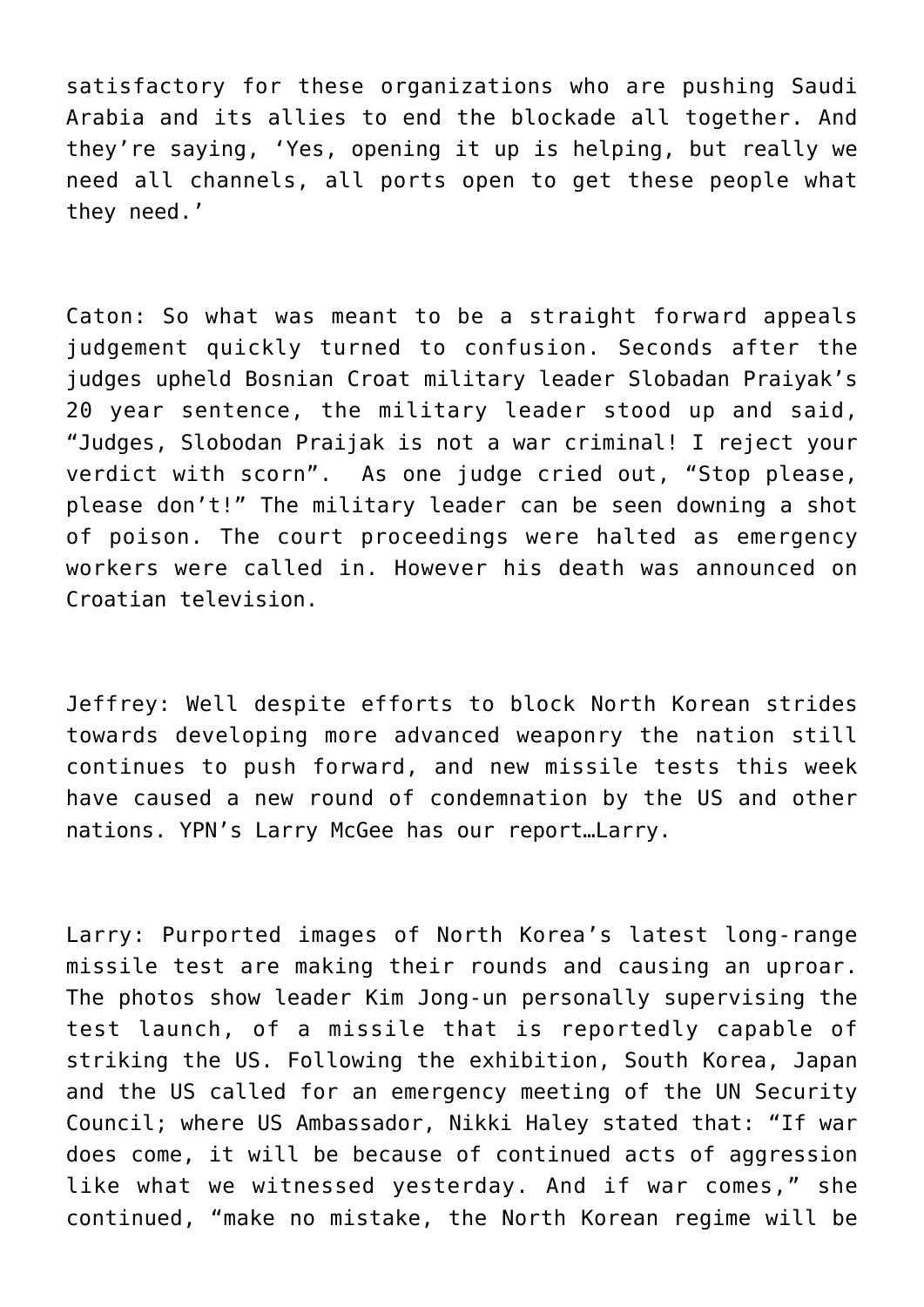utterly destroyed."

America is said to be urging all nations to adopt measures that will prevent the DPRK from buying and selling- in addition to also insisting that Beijing cut off its oil supply. China's response was that North Korea should comply with all relevant Security Council resolutions, and cease actions that escalate tensions on the Korean peninsula.

The end game of the missile launch saw it once again fall in Japanese waters; the Representative of Japan, Korro Bessho, commented that "Japan will never tolerate a nuclear armed North Korea…"

The DPRK itself is said to be raising its arms in victory, after its latest test the embattled nation is allegedly reporting that its rocket weaponry system development is complete, and it is now finally a nuclear state. The response of other UN members such as France, is that in a matter of months the North Korean threat has shifted from regional to global. Most noteworthy however; is the tussle in the Assembly between the US, and China and Russia. China has continued to rebuff American demands to cut off oil to the North, and along with Moscow, is calling instead for a 'freeze for freeze' scenario, where North Korea would slow its missile program, if the US and South Korea would lower their military posture on the peninsula. America has rejected that proposal strongly, and is slated, according to reports, to embark upon more joint exercises with South Korea this week- North Korea has stated, that the drills are a rehearsal for war. For YPN News I'm Larry McGee. Caton, Jeff, back to you.

Caton: By the looks of it, it definitely seems that North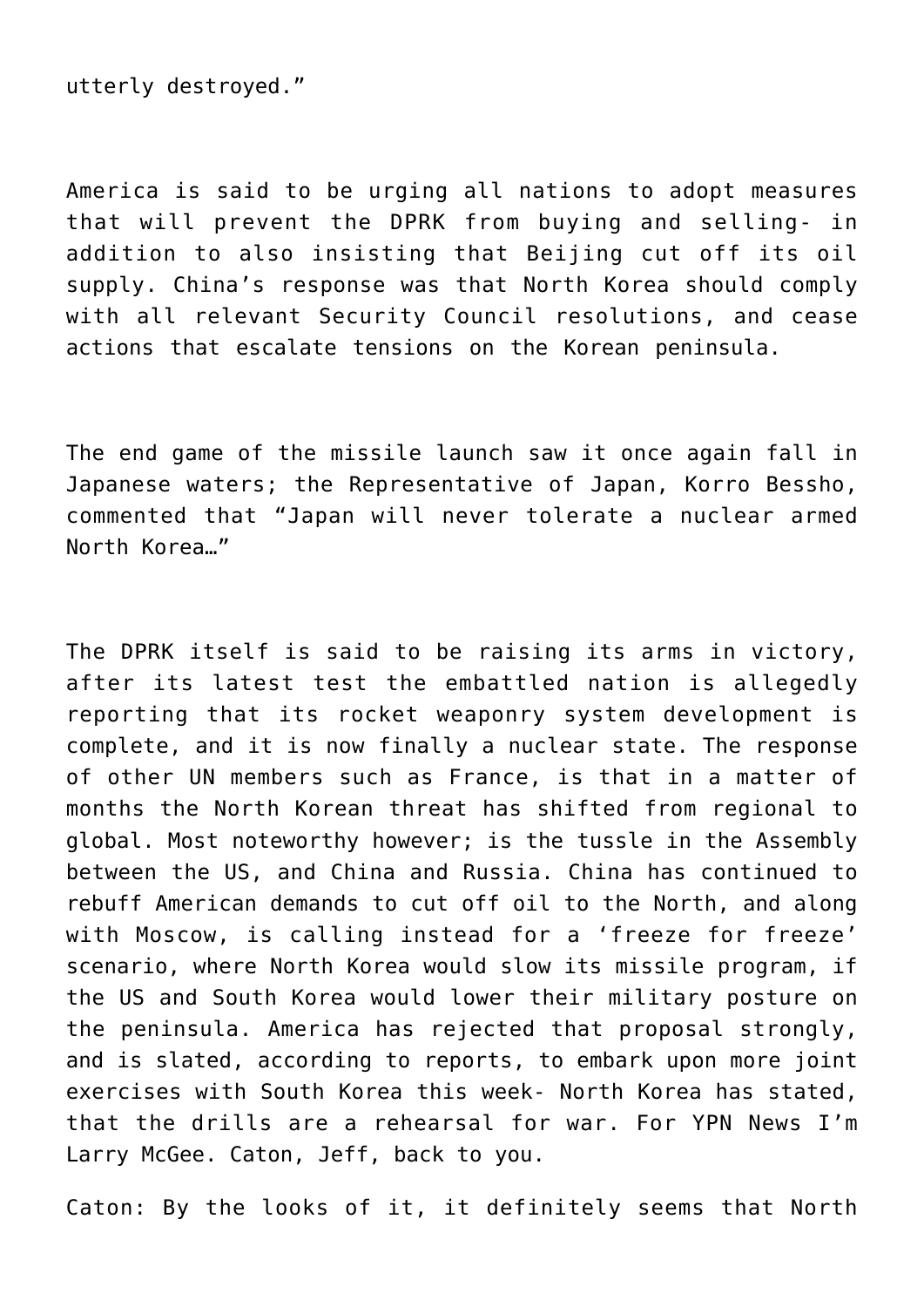Korea isn't slowing down with its missile program, despite the threats and the sanctions that are posed against it from the international community.

Caton: Well, the Niger government has given the U.S. permission to use drones in the country to target terrorist activity. According to RT a leaked memo shows the deal between the pentagon and the government of Niger calling for the arming of surveillance drones operating from a local airbase along with additional troop deployment. The operation will support long-term strategic partnership between the U.S. and Niger, as well as the ongoing effort to counter violent extremism throughout the region.

Jeffrey: Since 9-11 the U.S. has used these UAV's to drop bombs on countries like Afghanistan, Pakistan, Yemen and Somalia. U.S. drone strikes have killed an estimated 1,500 + civilian and the number of strike nearly 5,000. Lawrence Freeman an African affairs analyst said that West African countries can be put under a lot of pressure by various western partners. U.S. drone and troop build-up will cause internal problems. This is the first time that armed drones will be flying so this is a big problem for the Niger government and all of Africa for allowing the U.S. to carry out these types of military attacks.

Caton: He continued, the strategy will not work without a larger strategic plan and the African countries are being pressured to allow a larger military build-up and drones. And he said, it's not going to solve the problem. Which war never does; more drones, more weapons never does solve the problem.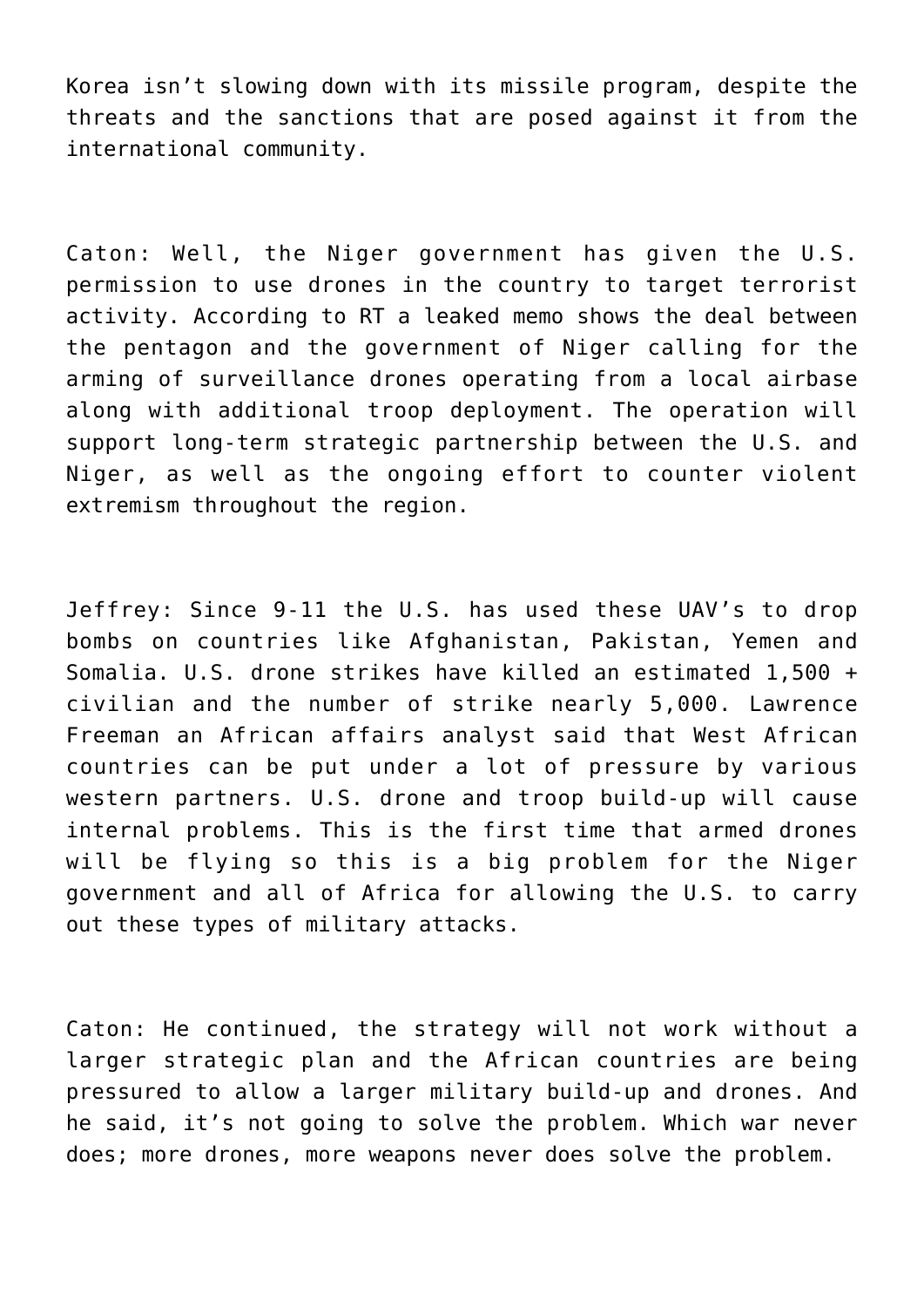Jeffrey: A historic secret meeting between Israel and the Saudi Arabia's crown prince has just gone down recently. The rumors of this report is coming from the Arab media, but the evidence of their diplomatic relations supports it, but of course, either country won't just come out and say such a thing took place. Even after the crown prince reportedly arrived in Israel, Saudi Arabia tried to play it off saying Qatar sent people. If it was the Saudi prince this is a big game changer as the move could signal an important agreement, actually a regional ally for Israel.

Caton: The two countries have had no previous relations in fact the Saudis have heavily aligned themselves with the Palestinians and have push for the withdrawal of the Israelis from the west bank. The Arab world has voiced its criticism of the alleged meeting with Prime Minister Netanyahu himself and discussing security ties between the two countries. There has always been speculation of secret ties between Israel and Saudi Arabia over isolated economic and military operations, a visit from the crown prince could signal an upgrade is already underway.

Jeffrey: Well the Dow crossed 23,000 points for the first time ever. This despite a terror attack in London and the NK launching a missile test again. Jeremy Siegel a professor of finance at the Wharton school said that he thinks the Dow will hit 24,000. He said we have a lot of gains that are going to be important. We're going to see the tax cut, the fed choice, the employment report Friday and the Fed meeting Wednesday. He said that he has never seen a week with this many earth shattering economic events as we have this week. So they are really looking for the gains to come forth to reach that 24,000.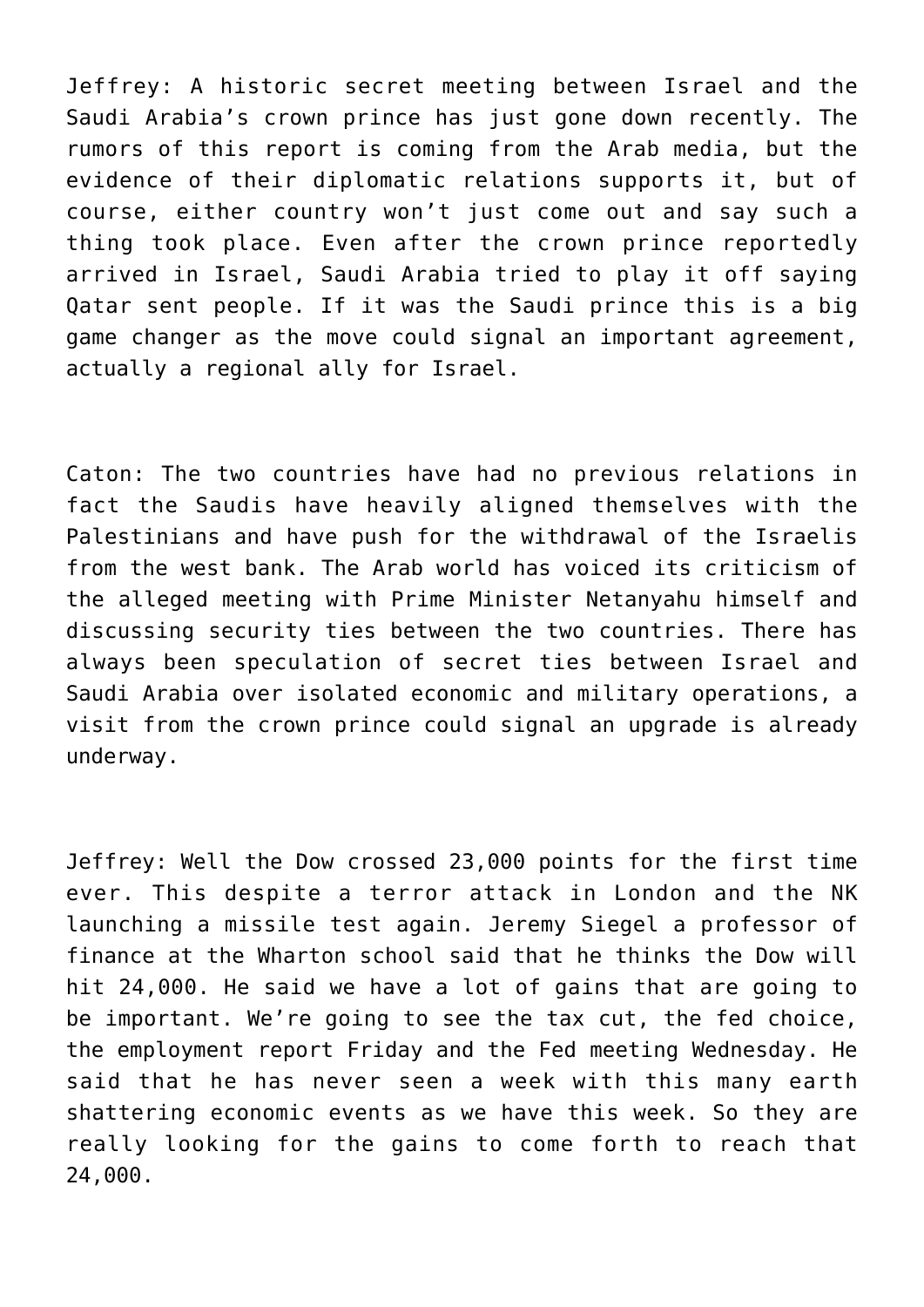Caton: Yep, fill those pockets. In Washington DC, just moments after Michael Flynn pleaded guilty, NBC news released information from two sources familiar with the matter stating: Jared Kushner, a very senior member of the presidential transition team mentioned in a statement of offense as speaking to Michael Flynn on December 22<sup>nd</sup> about the U.N. resolution regarding Israel. This of course according to analyst puts Jared Kushner in the line of plotting with the Russians about diplomacy goals with the U.N. and raises the question about how high these orders came.

Jeffrey: For Jared Kushner who is a close confidant to the president, it raises questions as whether he was speaking on behalf of the president and raises question regarding criminal exposure regarding the underlying acts. Now according to Ari Melber, the host of MSNBC's, *The Beat*, that means that Mike Flynn was lying to the FBI about his dealings with Russia for certain goals.

Caton: Those goals being number one, easing the sanction put in place by the Obama administration over Russian meddling and number two goals that regarded Middle East diplomacy at the U.N. including direct contact with Russia. So that's dealing with those areas in the Middle East, which we know that Russia is heavily involved with that with Syria and some other operations there and so we're seeing a lot of these things come to light with these proceedings.

Caton: Well as you can see the nations are strategically aligning themselves politically to achieve their own goals under the pretense of bringing peace. Starving nations,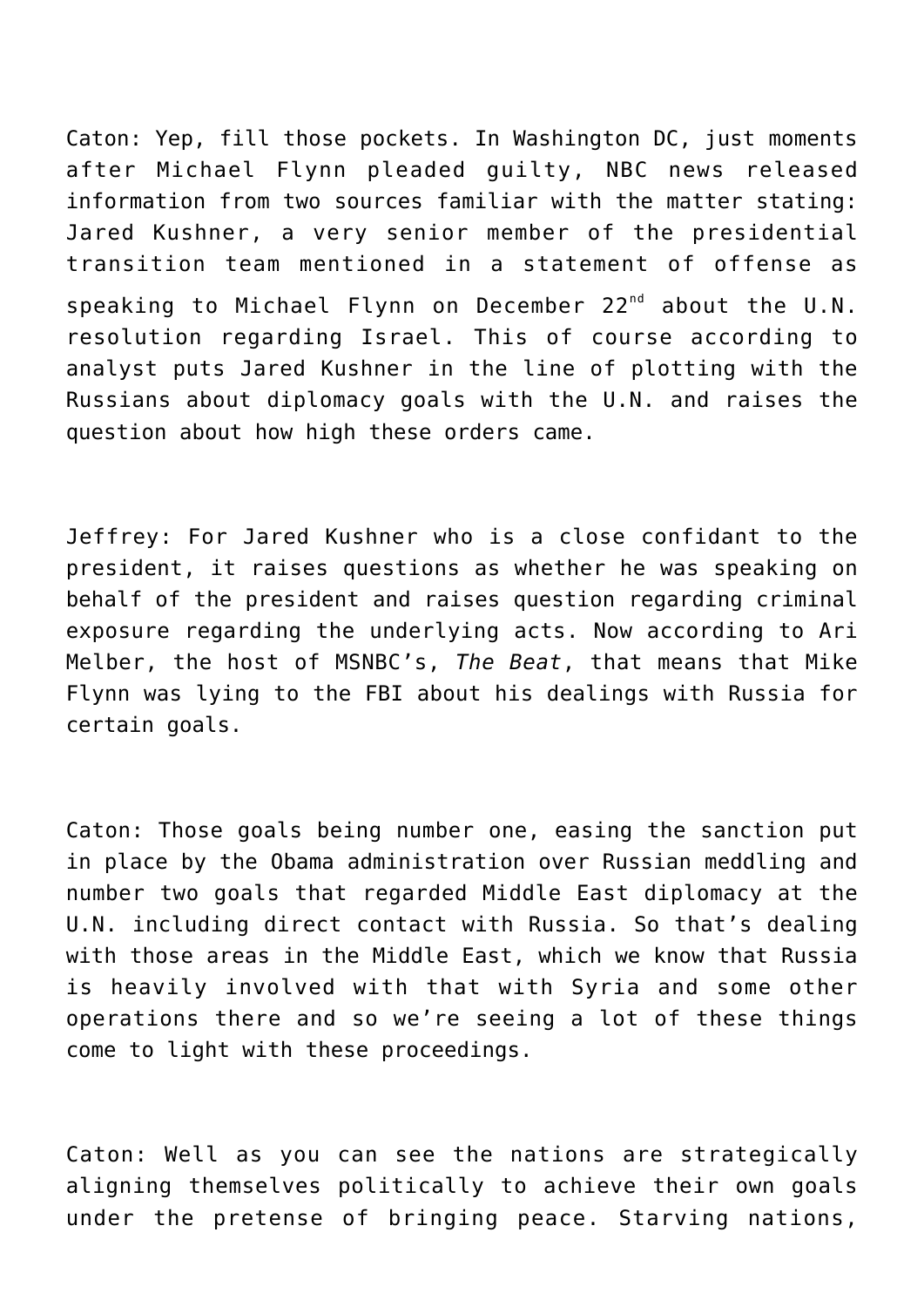threats of war and building up military forces will never bring mankind the joyous and peaceful life they desire. But there is a way to peace. For many years Yisrayl Hawkins has been teaching that way to peace, in fact he's dedicated his entire life's works to warning mankind of what their bringing upon themselves along with the peaceful solution to turn it around.

Caton: Although the information is free, what it can produce in your life is priceless.

Contact The House of Yahweh today to find out more information and when you do don't forget to request your free copies of the Prophetic Word Magazine and the monthly Newsletter. Here's how.

Jeffrey: To contact The House of Yahweh you can write them at:

The House of Yahweh

PO Box 2498

Abilene, Texas

79604

You can call them at: 1 800-613-9494

Or visit them at any one of their websites: [www.yahweh.com,](http://www.yahweh.com/) [www.yisraylhawkins.com,](http://www.yisraylhawkins.com/) [www.yahwehsbranch.com](http://www.yahwehsbranch.com/) or you can visit our website at [www.ypnnews.com](http://www.ypnnews.com/).

If you would like to email The House of Yahweh you can email: info@yahweh.com

For all International Calls: +1-325-677-4618